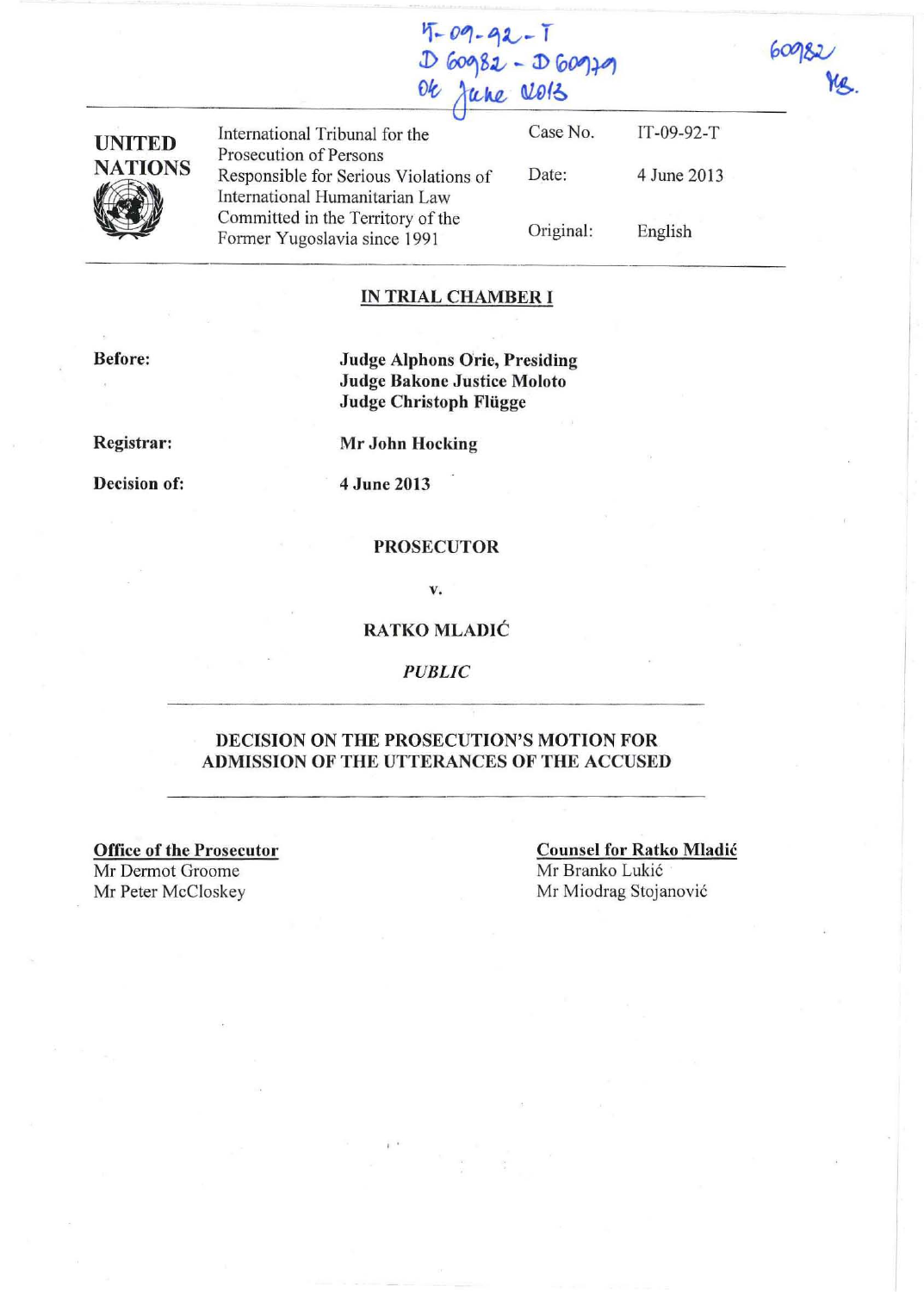# **I. PROCEDURAL HISTORY AND SUBMISSIONS OF THE PARTIES**

I. On 18 March 2013, the Prosecution filed a motion tendering utterances allegedly made by the Accused in court on 18 February 2013 ("Motion").<sup>1</sup> The Prosecution tenders the alleged utterances of the Accused pursuant to Rule 89 (C) of the Rules of Procedure and Evidence ("Rules"), in the form of an attached investigator's report ("Report") recording the statements of two BCS-speaking Prosecution staff members who overheard the Accused's alleged utterances while in court.<sup>2</sup> The alleged utterances are tendered as evidence of the knowledge and intent of the Accused with regard to the commission of crimes charged in the Indictment.<sup>3</sup> The Prosecution also requests that the Chamber review, or allow the Prosecution to review, video footage from a camera focused on the Accused at the time of the alleged utterances and to admit into evidence any relevant video footage from this camera. 4

2. On 2 April 2013, the Defence responded ("Response"), making several submissions opposing the Motion, including that the Report constitutes written evidence tendered in lieu of oral testimony and therefore subject to the provisions of Rules 92 *bis* or 92 *ter* of the Rules.<sup>5</sup>

## **H. APPLICABLE LAW**

3. While Rule 89 (C) is the *lex generalis* allowing a Chamber to admit relevant evidence which it deems to have probative value, Rule 92 *bis* is the *lex specia/is* for out-of-court statements prepared for the purpose of legal proceedings and tendered *in lieu* of oral testimony before the Tribunal.6 Rule 92 *his* (A), however, excludes the admission of such statements which go to proof of the acts and conduct of an accused as charged in the indictment.<sup>7</sup> Instead, the admission *in lieu* of oral testimony of statements that concern the acts and conduct of an accused are governed by Rule 92 ter, which allows admission of such statements if, inter *alia*, the witness is made available for cross-examination.

 $\overline{7}$ *Colic* Decision, para. 9.

 $\mathbf{1}$ Motion for Admission into Evidence the Utterances of the Accused, 18 March 2013 (Confidential), paras 1, 15. 2

Motion, para. I.  $\mathbf{3}$ 

<sup>4</sup>  Motion, paras 7-11.

Motion, para. 12.

<sup>5</sup> Defence Response to Prosecution Motion for Admission into Evidence the Utterances of the Accused, 2 April 2013 (Confidential), paras 19-20.

<sup>6</sup>  *Prosecutor v. Stanislav Galić*, Case No. IT-98-29-AR73.2, Decision on Interlocutory Appeal Concerning Rule 92 *bis* (C) *("ColiC* Decision"), 7 June 2002, para. 31; *Prosecutor v. Slobodan Milo.'evic.* Case No. IT-02-54- AR73.4, Decision on Interlocutory Appeal on the Admissibility of Evidence-In-Chief in the form of Written Statements, 30 September 2003, paras 9-10, 18.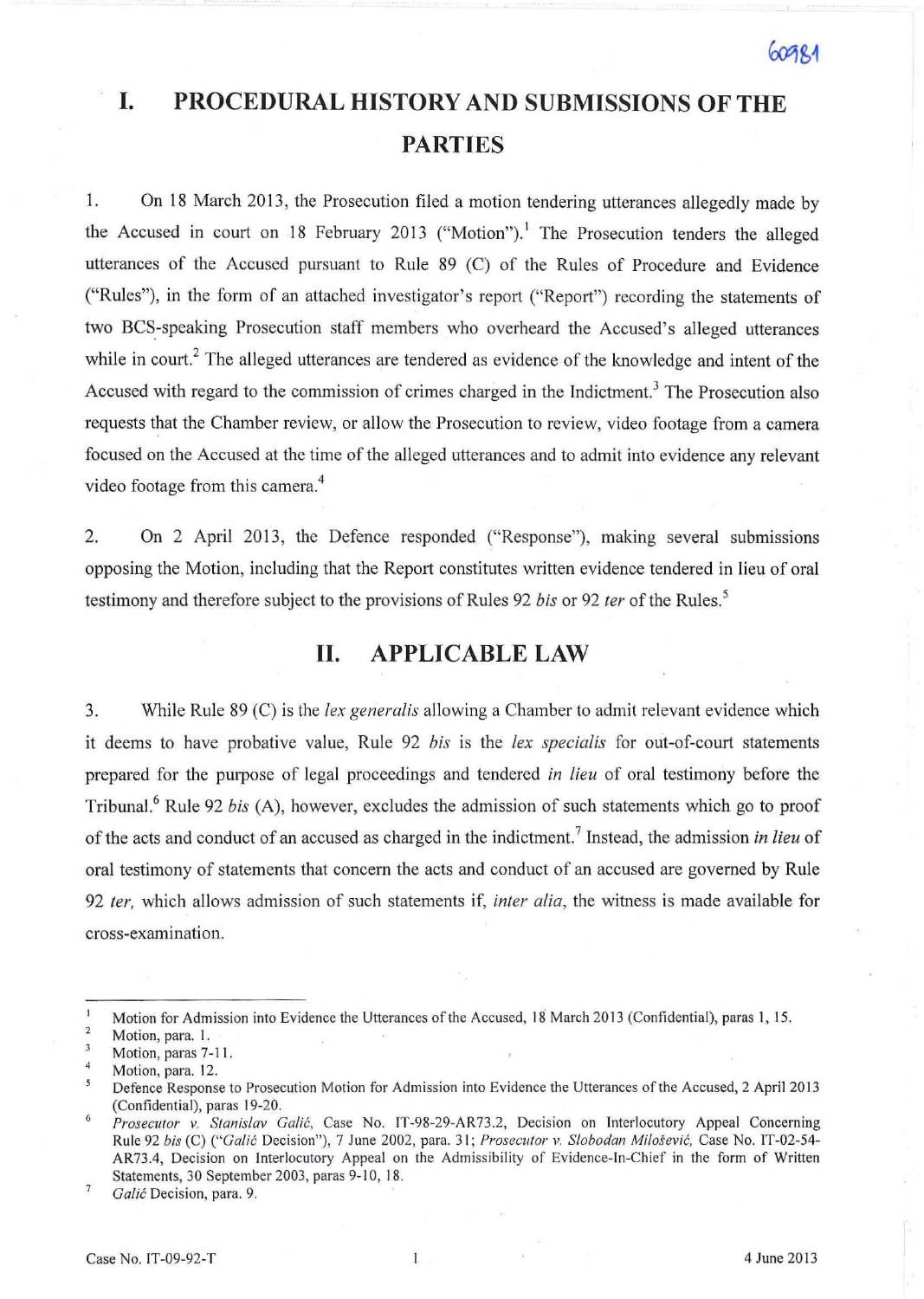### **Ill. DISCUSSION**

4. As a preliminary matter, the Chamber considers that just as Rule 92 *bis* is the *lex specialis*  for the admission of out-of-court statements prepared for the purpose of legal proceedings and tendered *in lieu* of oral testimony, Rule 92 *ter* is the *lex specialis* for the admission of such statements that go to proof of the acts and conduct of an accused as charged in the indictment. The Chamber will now examine under which Rule the Report tendered by the Prosecution must be considered.

5. First, taking into account that the Report is a record of statements made by two witnesses to the Accused 's alleged utterances, the Chamber finds that the Report comprises two out-of-court statements. Second, considering the format of the Report and the Prosecution's previous notifications that it would seek to introduce utterances of the Accused into evidence, the Chamber finds that the report was created for the purposes of this trial and tendered *in lieu* of the witnesses' oral testimony.<sup>8</sup> Third, considering that the statements have the potential to be *prima facie* relevant to the Accused's knowledge of the alleged detention and mistreatment of Muslim women and girls, the Chamber finds that they concern the Accused's acts and conduct as charged in the Indictment. For these reasons, the Chamber finds that the evidence of these witnesses must be led *viva voce* or the statements reflected in the Report must be tendered pursuant to Rule 92 *fer,* requiring the witnesses to attest to their respective statements and be available for cross-examination and/or any questions by the Judges. Since the method of tendering the Report is a threshold procedural issue, the Chamber will not further consider the substantive submissions of the parties at this time.

6. In response to the Prosecution's request for review and tendering of relevant video footage taken during the time the Accused made the alleged utterances, the Chamber has reviewed the full video record from 18 February 2013. The Chamber considers that the video is closely related to the Report and to admit the video in isolation would not be of assistance to the Chamber. For this reason, the Chamber denies the admission of the video without prejudice.

 $\boldsymbol{8}$ Motion, para. 13. *See also,* T. 8830-8831 .